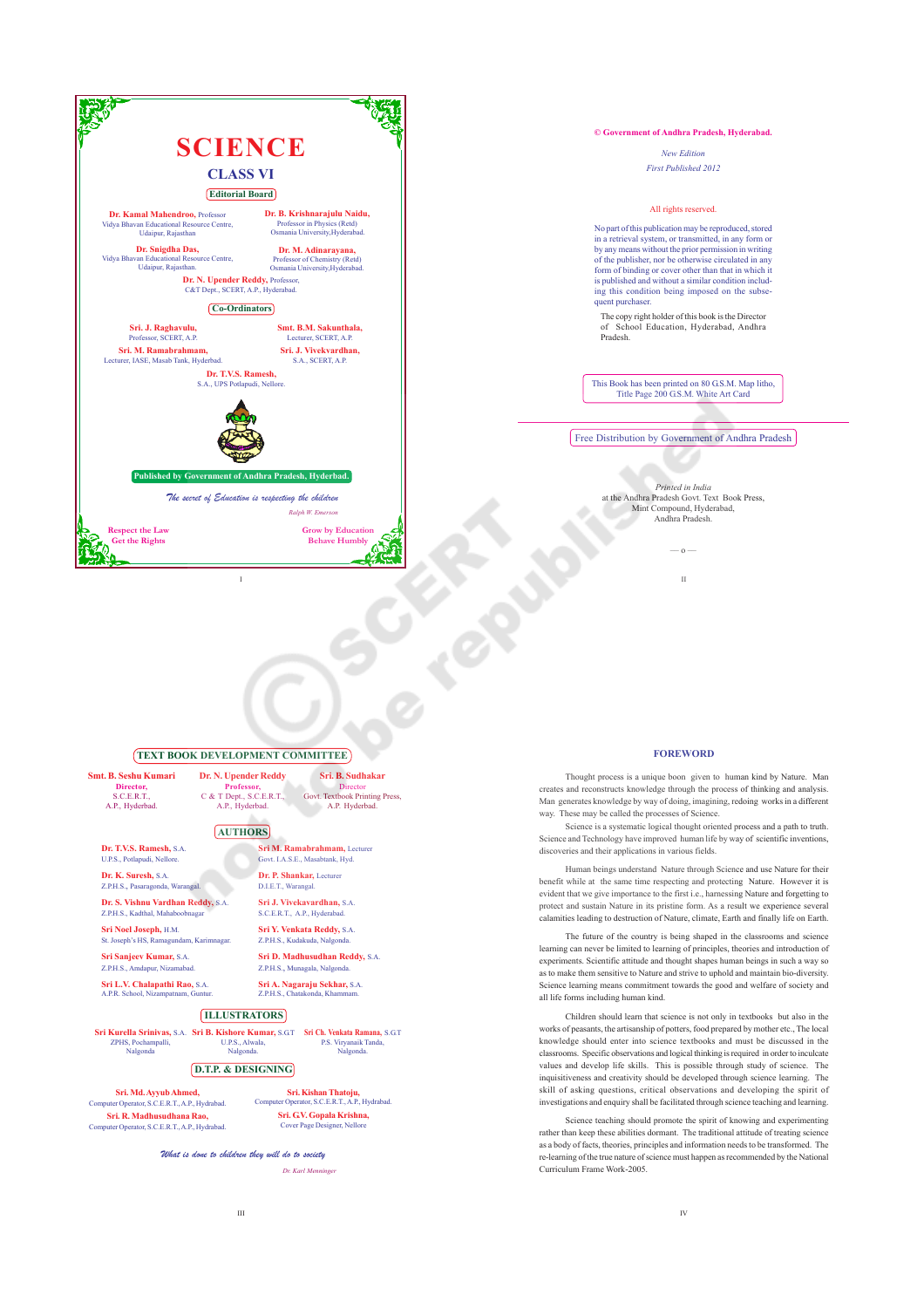The textbooks are developed based on State Curriculum Framework and its Position Paper on Science and also reflect the spirit of Right to Education Act. Science textbooks are developed to facilitate construction of knowledge jointly by the teacher and the pupil but never as merely an information provider.

The textbook facilitates learning through activities, discovery, exploration in a child centered manner. The activities i.e., group, individual and whole class, experiments, field investigations, information collection, questioning, analysis, synthesis, projects etc., must become a part of learning and as well as assessment in the context of science education. The pupil assessment procedures facilitate thinking in critical and multiple ways. Critical pedagogy and social construction become a part of classroom pedagogies in search of truth. The spirit of continuous and comprehensive evaluation is reflected in the assessment procedures. Certainly the revised textbooks facilitate the teachers in effective transaction of science duly reflecting the nature and spirit of science.

We are very grateful for the kind of support from the National and State level experts in designing a textbook of science that transforms the very nature of science teaching learning in the state classrooms. We are also thankful to the Textbook Writers, Editors, Illustrators, Graphic Designers for their dedicated work for the cause of children's science education.

We humbly request the educationists, parents, NGOs and children for appropriate suggestions to improve the science textbooks. We also expect that the teachers and teacher educators will welcome the proposed reforms in science teaching learning process and implement them with appropriate professional preparation and referencing. It is also expected that a habit of scientific enquiry and nature of questioning would be developed among children within the contextual transaction set out in the revised science curriculum and textbooks.

V

**Smt. B. Seshu Kumari** Director S.C.E.R.T., A.P., Hyderabad.

**BEFORE STEP INTO TEXTBOOK** ....<br>The textbook is designed duly considering the Inquiry Nature of childhood and their<br>power of imagination. Children's world is creative and they are more inquisitive and want to find<br>out eve

children for the learning of science in a scientific way.<br>The National Curriculum Frame Work – 2011<br>defined science as questioning, and observing the nature and also trying to understand the nature. For this purpose one should question Why? What? How? When? on the observed phenomenon.<br>The children imagine and expect what happens? and what will be the outcomes? Children must<br>experiment and observe by utilizing the avai answers to their questions.

It must be theorized and generalized based on repeated observations. The natural<br>phenomenon and resources which influence our life viz., day and nights, water, air, earth, heat,<br>light, food, flora and fauna must be underst purpose one should reflect on our daily experiences and impact of human interventions in various<br>natural activities / processes. Children must be made to appreciate the applications of science for<br>the betterment of human l of life on the earth, bio diversity etc.,

Teachers must think and design strategies for appropriate science education and its<br>classroom transaction to realize the constitutional values, goals and aims of science education and<br>the philosophical perspectives of scie minds as potential scientists must be explored and afforded. This requires lot of planning on the<br>part of teacher and professional preparation, referencing, collaborative work with the children<br>and encourages bringing chil

The National and State Curriculum Frame Works, the Right to Education Act clearly envisaged on the role of the school in achieving the expected academic standards which are subject specific and grade specific. Learning of science does not include learning of information alone, but it includes doing projects to understand the science concepts, undertaking observations and experiments, collection of information, analysis of information and finally arriving to conclusions and generalizations.

Children must draw the illustrations on the observed things and appreciate the<br>interdependence of the living beings in the nature. Appropriate attitudes on keeping the bio<br>diversity and sustaining it is also one of the obj standards.

### **Teaching Learning Strategies ….**

Teaching does not mean transferring information from the textbooks. Teachers must<br>understand the philosophical base of science i.e., why science is as a subject in school curriculum?<br>And what are the expected goals and obj increased interest and dedication. The teacher shall plan strategies for science teaching. Following are the expected strategies of the science teaching.

VI

- Textbooks must include various learning strategies to construct knowledge on various science concepts through observations, discussions, experimentation, collection of information.
- Using mind mapping as one of the initial whole class activity and develop debate and
- discussion on the given concepts.<br>• Prepare children for discussions by posing appropriate questions. The questions given in
- the textbook exercises make along with planning additional questions must be used.<br>• Textbook reading is a must to understand and to get an overall idea on the concepts
- introduced in the lessons.<br>
 Textbook may be appropriately used while teaching the lesson both by children and as<br>
well as teachers.
- x Teachers must prepare / collect appropriate equipment, plan and well in advance for a meaningful transaction of the science lessons and plan for children participation through
- group / individual / whole class work.<br>• Teacher preparation includes collection and reading of appropriate reference books, sources<br>• in the internet, library books, children exercises, appropriate questions to children
- 
- x Plan for discussions for improved understanding and appreciation of bio-diversity and efforts to environmental protection and specific roles of the children in doing so. **Conduct of Activities ….**

The basic objectives of science teaching facilitate the learning of how to learn. Therefore, children must be facilitated to construct knowledge collaboratively through participating in whole

- class, group and individual activities.<br>• Provide advanced information and awareness on the experiments, observations to be done
- both in side and out side the classrooms along with study of reports.<br>• The exercises given in the textbooks must be performed during the classroom teaching learning processes without delay or skipping.
- The activities in the lesson shall be performed not only during its transaction but also during the entire academic year for specific units Eg: food for the animals and changes
- around etc., x The observations, information collection, field investigations etc., must be taken up under the teacher guidance / presence. Some of the work may be given as homework also
- x Local resources may be used as alternative equipment for designing and undertaking activities / experiments.
- Teacher must develop a year plan duly distributing the projects, assignments, field trips
- given in the textbooks so as to complete with in the available 180 working days.<br>
 Teachers are advised to collect information about recent studies of the areas discussed in<br>
the textbook for every year.
- The information given in the bottom line boxes of every page is only for extensive reading. **About assessment ….**

The present practice of testing children to what extent they learnt the information must be replaced by understanding how children are learning. What are the learning problems? What is difficult for children? etc., This may be possible by observing children notebooks, assignments and sitting besides them while doing the work / problem solving. Therefore, importance must be given for the Assessment For Learning than Assessment Of Learning. An effort was made to provide variety of assessment exercises in the textbooks, assess the different competencies to be developed as per the goals and objectives of science teaching in schools. Teachers must understand

- the continuity and appropriateness of varieties of assessment.<br>• It is expected that every child must understand the concept and try for his own answer<br>tather than repeating the text given in the textbooks without any valu
	- Teachers shall not try for uniformity in the answers across the students in the class but<br>encourage them for a variety of responses.<br>• Some of the exercises for display in the wall magazine, bulletin board, school commun meeting are not only for the sake of assessment but it reflects the nature of academic

activities to be performed in the schools.<br>The revised science textbook is all together an improved design reflecting the nature and<br>spirit of science learning and certainly make the children to think and contribute his / creatively and facilitate the construction of concepts based on the child's prior ideas / experiences.<br>There is no doubt that children would develop creatively while following and performing the<br>activities and exercises gi children as constructors / creators of knowledge rather than receivers of information.

## **ACADEMIC STANDARDS**

| S.No.          | Academic Standard                                          | <b>Explanation</b>                                                                                                                                                                   |
|----------------|------------------------------------------------------------|--------------------------------------------------------------------------------------------------------------------------------------------------------------------------------------|
| $\mathbf{1}$ . | Conceptual understanding                                   | Children are able to explain, cite examples, give reasons, and<br>give comparison and differences, explain the process of given<br>concepts in the textbook                          |
| $\overline{2}$ | Asking questions and<br>making hypothesis                  | Children are able to ask questions to understand, to clarify<br>the concepts and to participate in discussions. They are able<br>to make hypothesis on given issues.                 |
| 3.             | Expermentation and<br>field investigation.                 | To understand given concepts in the textbook children are<br>able to do experiments on their own. They are able to<br>participate in field investigation and making reports on them. |
| 4.             | Inforamtion skills and Projects                            | Children are able to collect information (by using interviews,<br>internet etc.) and analyses systematically. They are able to<br>conduct their own project works.                   |
| 5.             | Communication through<br>drawing and model making          | Children are able to explain their conceptual understanding<br>by drawing figures and making models.                                                                                 |
| 6.             | Appriciation and aesthetic<br>sence and values             | Children are able to appreciate man power and nature, and<br>have aesthetic sense towards nature. They are also able to<br>follow constitutional values.                             |
| 7.             | Application to daily life and<br>concern to bio diversity. | Children are able to utilize scientific concept to face their<br>daily life situations. They are able to show concern towards<br>bio diversity.                                      |